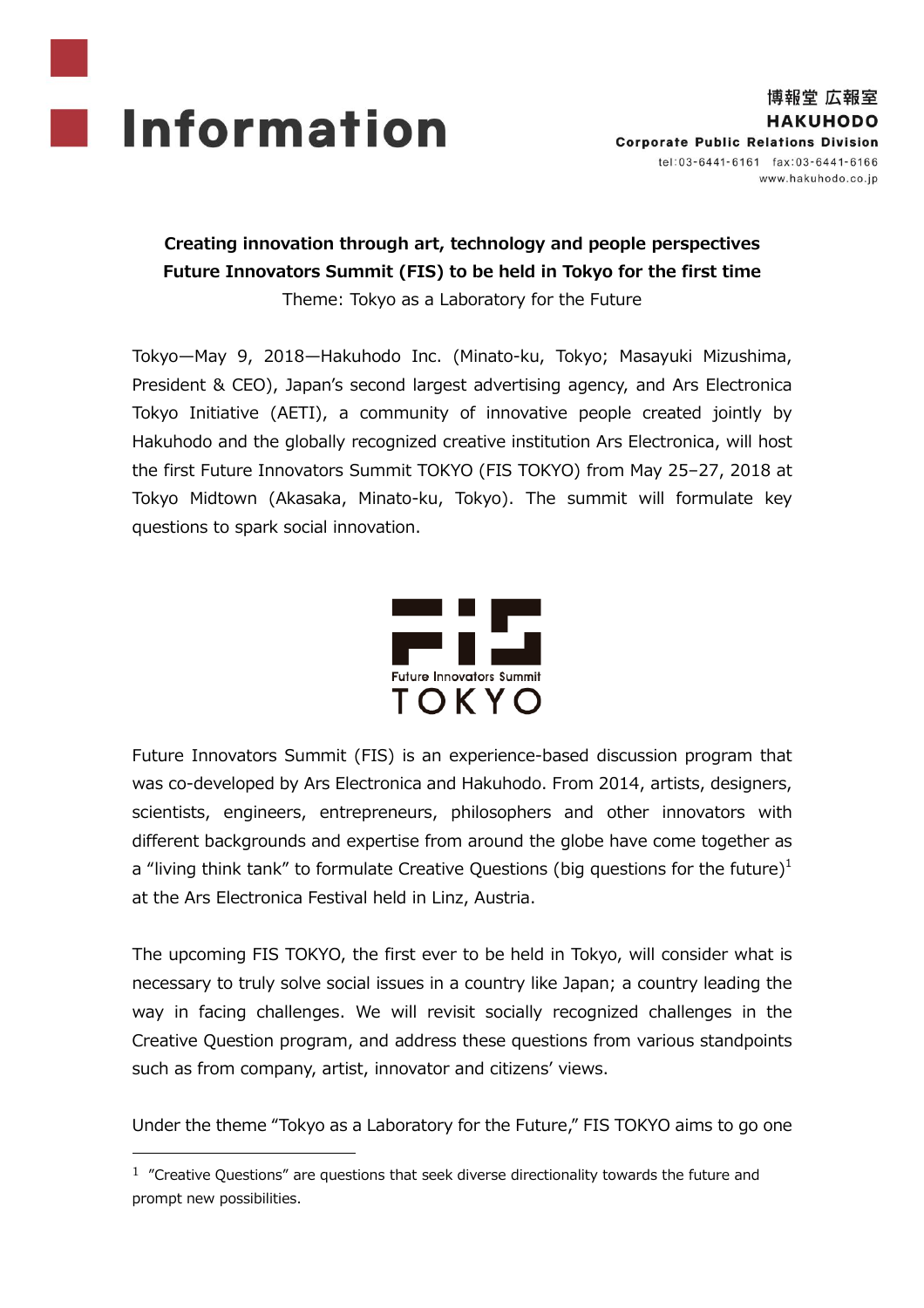step further than creating solutions by creating a social mission. This will be done through three discussion sessions. Separate themes are set for each discussion group; each group consisting of four or five innovators. A presentation will be given on the final day of the Summit. Works by innovators participating in FIS and future prototypes from participating companies will be exhibited at the venue during the three days of the Summit. A talk session featuring Ars Electronica's artistic director Gerfried Stocker and other special guests is also scheduled for Friday, May 25.

Media contacts: Corporate Public Relations Division koho.mail@hakuhodo.co.jp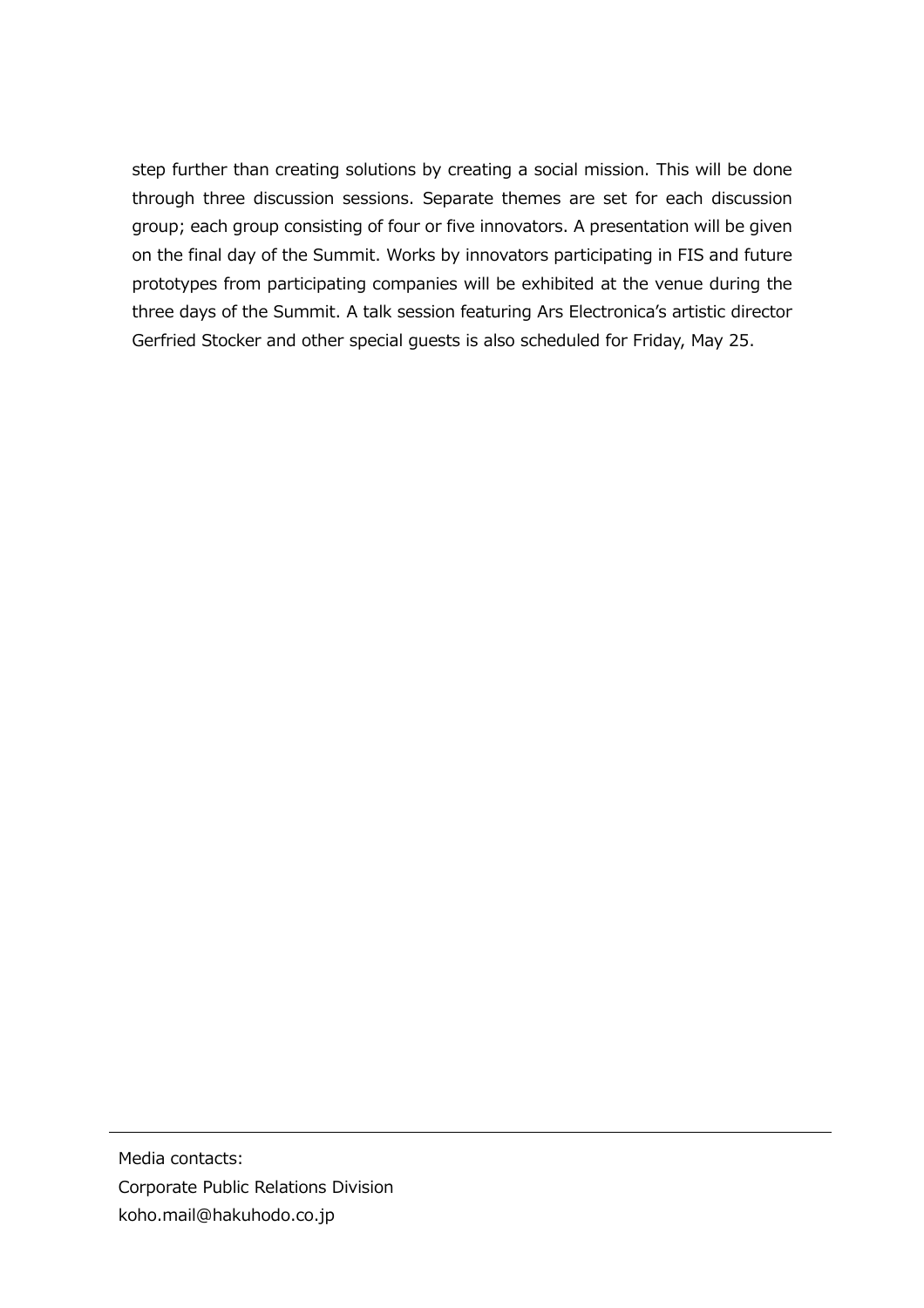[Event Outline]

Future Innovators Summit TOKYO

#### **Theme: Tokyo as a Laboratory for the Future**

・Organizer: Ars Electronica Tokyo Initiative (Ars Electronica and Hakuhodo Inc.)

・FIS TOKYO program implementation and management: VoiceVision Inc.

・Partners: Tokyo Midtown, Austrian Cultural Forum

・Date: May 25–27, 2018

・Venue: Tokyo Midtown(9-7-1 Akasaka, Minato-ku, Tokyo 107-0052)

・Fee: Admission free, no reservations necessary

・URL:<http://aeti.jp/en/>

Discussion Program(Language: English/simultaneous interpretation available)

・Date and Time: May 26 (Sat) 11:00–18:00

Presentation on May 27 (Sun) 17:00–18:00

・Program Venue: Tokyo Midtown (venues for each program listed below)

Theme 1. DEATH-LIFE in Tokyo

What is life and death in a city with the fastest aging society?

Venue: B1, Plaza

Prospective Participants: Ryuta Aoki, Shiho Fukuhara, Amy Karle, Basant Motawi

Theme 2. TECH-SKIN in Tokyo

What would be the future of fashion borne in a city embracing the world's most advanced technology?

Venue: 2F, Galleria (in case of rain: 3F, Galleria)

Prospective Participants: Marco Donnarumma, Kazuya Kawasaki, Sarah Petkus, Latone Juiter, Shoichi Sato

Theme 3. PUBLIC-PRIVATE in Tokyo

What could be the future relations of individuals and public in a mega-city with no common space?

Venue: Midtown Garden (in case of rain: 1F, Plaza)

Prospective Participants: Soichiro Mihara, Kyle McDonald, Motoko Tanaka, Hakan Lidbo, Saori Nishibe

Final Presentation

Date and Time: May 27 (Sun) 17:00–18:00

Venue: Atrium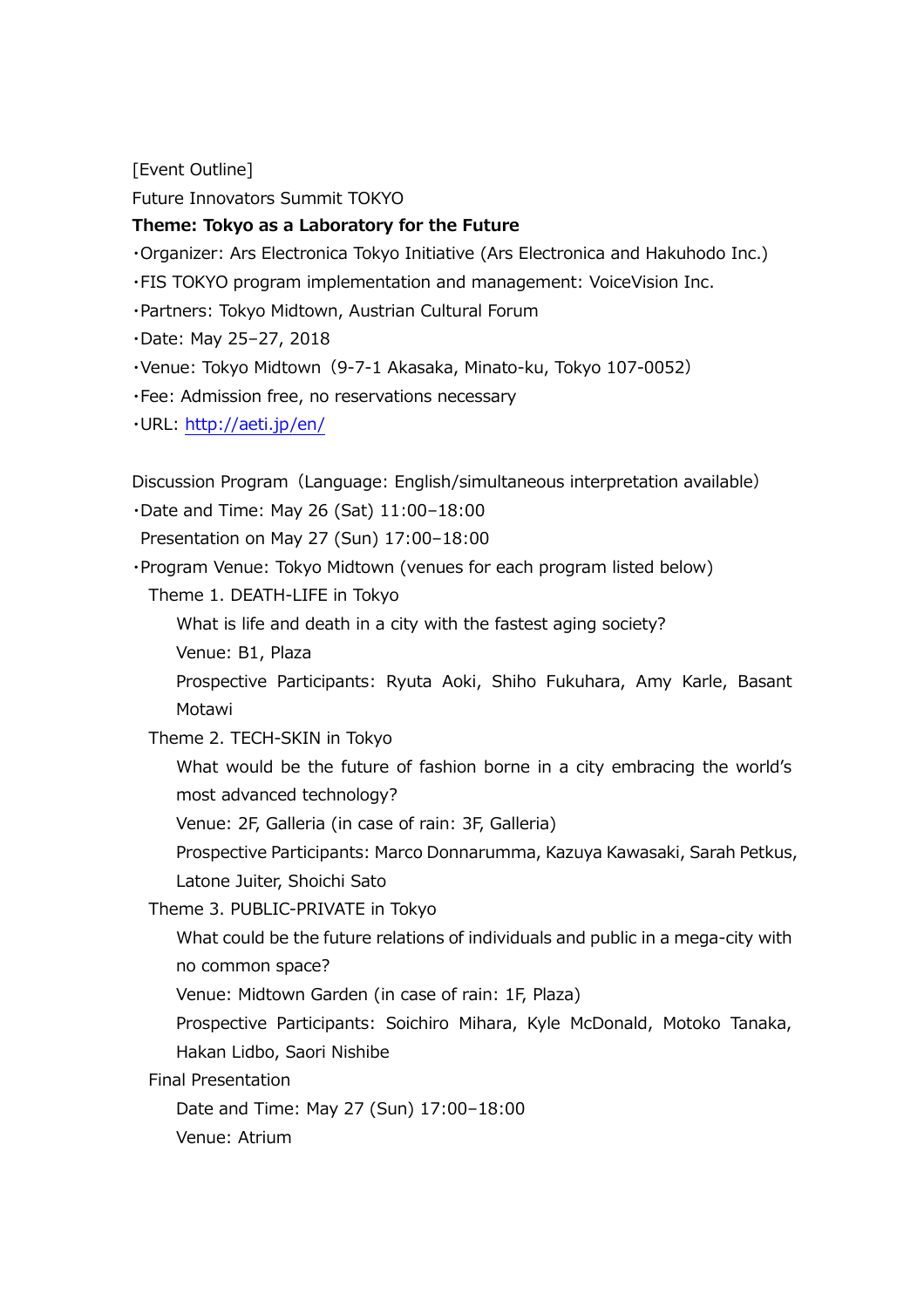#### Talk Session

・Date and Time: May 25 (Fri) 16:00–20:00

・Venue: Courtyard (in case of rain: 1F, Plaza)

- 1: Opening Session 16:00– Guests: Gerfried Stocker (Ars Electronica), Masaru Kitakaze (Hakuhodo), Yuko Ishiwata (Arts Council Tokyo) and more
- 2: Inspiration Session 17:00– Guests: Gerfried Stocker (Ars Electronica), Shunji Yamanaka (Prototyping & Design Laboratory, University of Tokyo), Astrid Klein, Mark Dytham (Klein Dytham architecture)
- 3: Flash Talk 19:00– (Venue: Atrium) Moderators: Yoichiro Kawaguchi, Machiko Kusahara

Art Work and Prototype Exhibition

・Date: May 25–27, 2018

・Time: 11:00–21:00 (venue closes at 20:30 on May 27)

・Venue: B1F, Atrium, Tokyo Midtown

Works by participating innovators including Soichiro Mihara and Amy Karle and future prototypes from participating companies will be exhibited.

### **■ About Ars Electronica Tokyo Initiative**

Based in the City of Linz, Austria since its founding in 1979, Ars Electronica has continuously captured and raised issues of future society under the philosophy of "art, technology and society" from the viewpoints of cutting edge technology and art thinking.

Hakuhodo and Ars Electronica have been working together since 2014 on a joint project called Future Catalysts. Ars Electronica Tokyo Initiative was launched in April 2017 to further enhance their activities.

"Initiative" means leading, an opening move, a first step. Embracing the statement "What can we do to make a better future for Tokyo and Japanese society?" as its mission, AETI co-creates ideas for building future society together with various stakeholders such as corporates, government, innovators, and artists. AETI is a community aiming for actual implementation of these ideas in society.